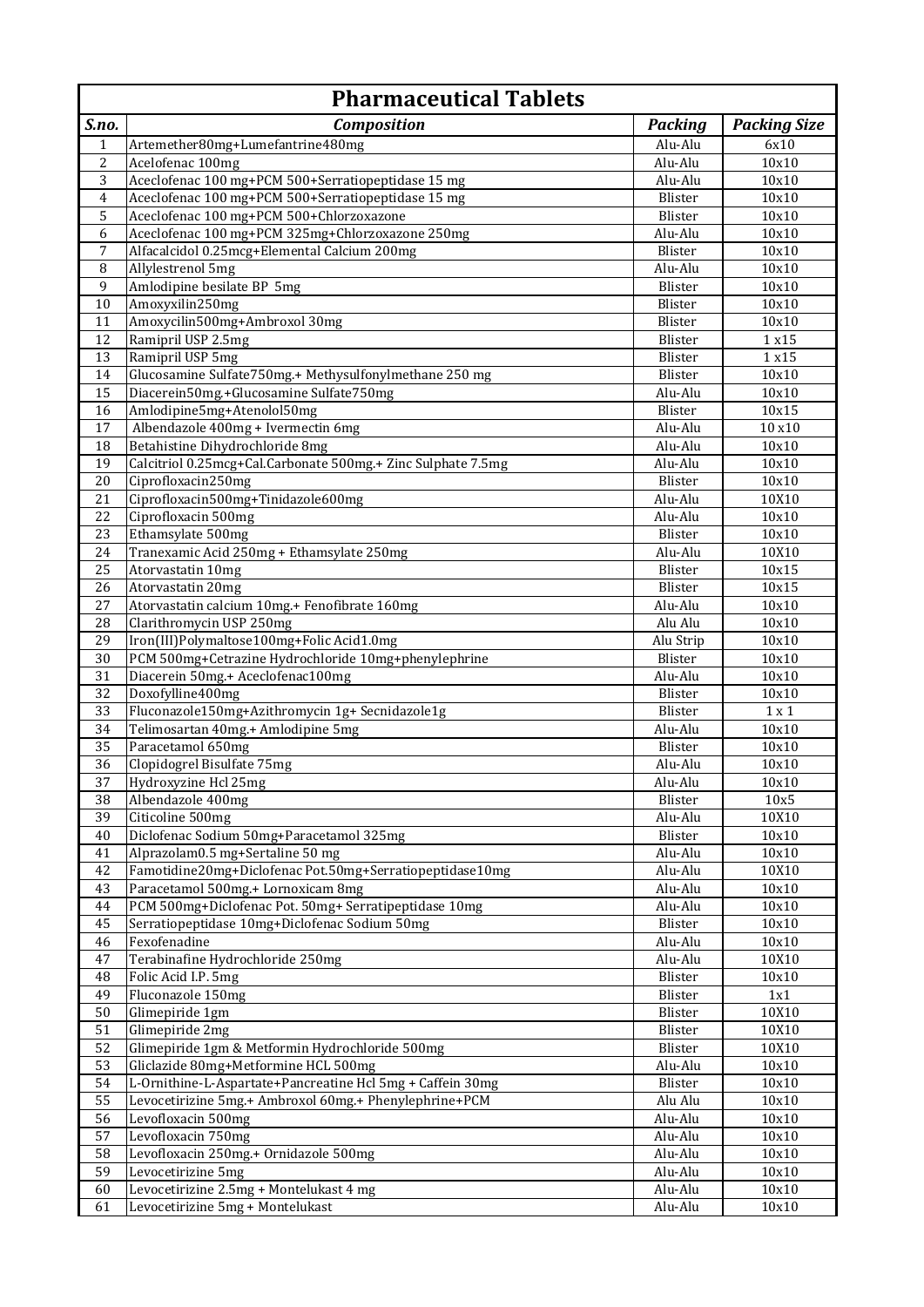| 62         | Linezolid 600mg                                                                                  | Alu Alu            | 6x10                         |
|------------|--------------------------------------------------------------------------------------------------|--------------------|------------------------------|
| 63         | Amlodipine Besilate 5mg & Losartan Potassium 50mg                                                | Alu Alu            | 10x10                        |
| 64         | Losartan Pot. 50mg+ Hydrochlorthiazine 12.5mg                                                    | Alu Alu            | 10x10                        |
| 65         | Losartan Potassium 50mg + Ramipril 2.5mg.+ Hydrochlorothiazide                                   | Alu Alu            | 10X10                        |
| 66         | Losartan Potassium 25mg                                                                          | Blister            | 10x15                        |
| 67         | Losartan Potassium 50mg                                                                          | Blister            | 10x15                        |
| 68         | Flupentixol Dihydrochlioride0.5mg+Melitracen Hydrochloride 10mg                                  | Alu-Alu            | 10x10                        |
| 69         | Amoxycilin250mg.+Cloxacilin250mg.+Probencid250mg                                                 | Alu Alu            | 10x10                        |
| $70\,$     | Deflazacort 6mg                                                                                  | Alu Alu            | 10x10                        |
| 71         | Calcium Panto.+Methylcoba.+Folic Acid, Zinc, Pyridoxine+Cr                                       | Alu-Alu            | 10x10                        |
| 72         | Nimesulide 100mg                                                                                 | Blister            | 10x10                        |
| 73         | Nimesulide 100mg+Serratiopeptidase 15mg                                                          | Alu Alu            | 10x10                        |
| 74         | Nimesulide 100mg+Paracetamol 500mg                                                               | Blister            | 10x10                        |
| 75         | Nimesulide 100mg+Tizanidine 2mg                                                                  | Alu Alu            | 10x10                        |
| 76         | Norethisterone 5mg                                                                               | Alu Alu            | 10x10                        |
| 77         | Doxylamine Succinate 10mg+Pyridoxine 10mg                                                        | Alu Alu            | 10x10                        |
| 78         | <b>Ondansertron 4mg</b>                                                                          | Alu Alu            | 10x10                        |
| 79         | Paracetamol 500mg+Ondansertron 4mg                                                               | Blister            | 10x10                        |
| ${\bf 80}$ | Oyster Calcium+Vitamin D3                                                                        | Blister            | 10x15                        |
| 81<br>82   | CalciumCarbonate1.25gm+OysterCalcium500mg+VitaminD3 250 I.U.<br>Ofloxacin 200mg+Ornidazole 500mg | Alu Alu<br>Alu Alu | 10x10<br>10x10               |
| 83         | Paracetamol 500mg+Tramadol HCL 50mg                                                              | Blister            | 10x10                        |
| 84         | Pantoprazole 40mg                                                                                | Alu Alu            | 10x10                        |
| 85         | Pantoprazole 40mg+Dompridone 10mg                                                                | Alu Alu            | 10x10                        |
| 86         | Diclofenac Potassium+Paracetamol                                                                 | Blister            | 10x10                        |
| 87         | Aceclofanac 100mg+Paracetamol 500mg                                                              | Alu Alu            | 10x10                        |
| 88         | Aceclofanac 100mg+Paracetamol 500mg                                                              | Blister            | 10x10                        |
| 89         | Diclofenac Potassium50mg+PCM325mg+Chlorzoxazone250mg                                             | Blister            | 10x10                        |
| 90         | Medroxyprogesterone Acetate i.p.10mg                                                             | Alu Alu            | 10x10                        |
| 91         | Allopurinol 100mg                                                                                | Alu Alu            | 10X10                        |
| 92         | Rebaprazole 20mg                                                                                 | Alu Alu            | 10x10                        |
| 93         | Omeprazole 10mg+Ondansetrone4mg                                                                  | Alu Alu            | 10x10                        |
| 94         | Alprazolam. 0.25mg                                                                               | Blister            | 10x10                        |
| 95         | Alprazolam. .50mg                                                                                | Blister            | 10x10                        |
| 96         | Alprazolam. 0.25+Fluoxetine 20mg                                                                 | Alu Alu            | 10x10                        |
| 97         | Hyoscine Butylbromide 10mg.+Paracetamol 500mg                                                    | Alu Alu            | 10x10                        |
| 98         | Cinnarizine 25 mg+Domperidone 10mg                                                               | Alu Alu            | 10X10                        |
| 99         | Micronised progesterone 100mg                                                                    | Alu Alu            | 10x10                        |
| 100        | Micronised progesterone 200mg                                                                    | Alu Alu            | 10X10                        |
| 101        | Isoxsuprine Hydrochloride 10mg                                                                   | Alu Alu            | 10x10                        |
| 102        | Acyclovir 800mg                                                                                  | Alu Alu            | 10x10                        |
| 103        | Lornoxicam4mg+thiocolchicosid4mg                                                                 | Alu Alu            | 10x10                        |
| 104        | Etoricoxib 60mg+thiocolchicosid4mg                                                               | Alu Alu            | $\overline{10x10}$           |
| 105        | Thiocolchicoside 4 mg & Aceclofenac 100 mg                                                       | Alu Alu            | 10x10                        |
| 106        | Serratiopeptidase 10mg                                                                           | Blister            | 10x10                        |
| 107        | Ofloxacin 200mg                                                                                  | Alu Alu            | 10x10                        |
| 108        | Ofloxacin 400mg                                                                                  | Alu Alu            | 10x10                        |
| 109        | Ofloxacin 100mg                                                                                  | Alu Alu            | 10x10                        |
| 110        | Bromhexine HCL 8mg+Terbutaline Sulphate 2.5mg+Guaiphenesin                                       | Blister            | 10X10                        |
| 111        | Omeprazole+Dicyclomine 10mg                                                                      | Alu Alu            | 10x10                        |
| 112        | Paracetamol 500mg+Dicyclomine 20mg                                                               | Blister            | 10x10                        |
| 113        | Drotaverine 40mg+Mefenamic Acid 250mg                                                            | Blister            | 10x10                        |
| 114        | Sparfloxacin 200mg                                                                               | Alu Alu            | 10X10                        |
| 115        | (S(-)Amlodipine 5mg.+ Atenlol 50mg                                                               | Blister            | 10x15                        |
| 116<br>117 | Trypsin Chlymotrypsin 100000 units<br>Trypsin-chymotrypsin + Diclofenac Potasium 50mg            | Alu Alu<br>Alu Alu | 10X10<br>10x10               |
| 118        | Nitazoxnied 500mg                                                                                | Alu Alu            |                              |
| 119        | Nitazoxnied 500mg + Ofloxacin200mg                                                               | Alu Alu            | $10\times10$<br>$10\times10$ |
| 120        | Azithromycin 100mg                                                                               | Alu Alu            | $10x10$                      |
| 121        | Azithromycin 250mg                                                                               | Alu Alu            | 10x10                        |
| 122        | Azithromycin 500mg                                                                               | Alu Alu            | 3x20x1                       |
| 123        | Cetirizine Hydrochloride 10mg                                                                    | Blister            | $10x10$                      |
| 124        | Methylcobalamine 500mcg + Gabapentin 300mg                                                       | Alu-Alu            | 10x10                        |
| 125        | Pioglitazone30mg                                                                                 | Blister            | 10x10                        |
|            |                                                                                                  |                    |                              |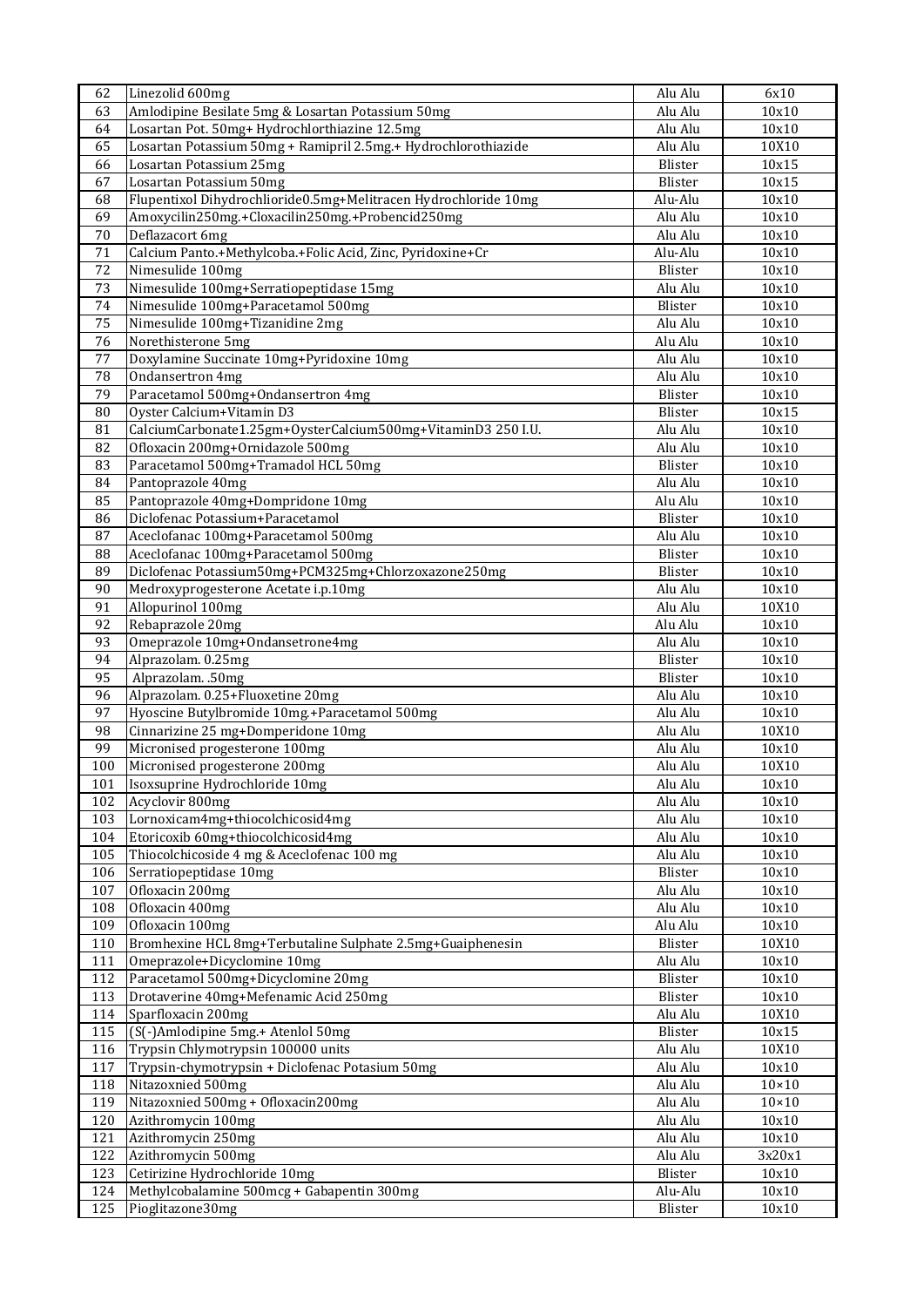| 126              | Pioglitazone15mg                                     | Blister | 10x10 |
|------------------|------------------------------------------------------|---------|-------|
| $\overline{127}$ | Omeprazole 10 mg & Domperidone 10 mg                 | Alu Alu | 10X10 |
| 128              | Amitriptiline 25mg + Chlordiazepoxide 10mg           | Blister | 10x10 |
| 129              | Amitriptiline 12.5mg + Chlordiazepoxide 5mg          | Blister | 10x10 |
| 130              | Clobazam 5mg                                         | Alu-Alu | 10x10 |
| 131              | Clonazepam 0.5mg                                     | Alu-Alu | 10x10 |
| 132              | Clonazepam 2mg                                       | Alu-Alu | 10x10 |
| 133              | Phenytoin Sodium 50mg                                | Alu-Alu | 10x10 |
| 134              | Phenytoin Sodium 100mg                               | Alu-Alu | 10x10 |
| 135              | Dothiepin Hcl 25 mg                                  | Alu-Alu | 10x10 |
| 136              | Dothiepin Hcl 75mg                                   | Alu-Alu | 10x10 |
| 137              | Escitalopram 10mg + Clonazepam 0.5mg                 | Alu-Alu | 10x10 |
| 138              | Trifluoperazine Hcl 1mg + Cholorodiazipoxide 10mg    | Blister | 10x10 |
| 139              | Clidinium Bromide, Chlordiazepoxide, Dicyclomine Hcl | Blister | 10x10 |
| 140              | Paroxetine Hcl 12.5mg                                | Alu-Alu | 10x10 |
| 141              | Paroxetine Hcl 25mg                                  | Alu-Alu | 10x10 |
| 142              | Sertraline 50mg                                      | Alu-Alu | 10x10 |
| 143              | Sertraline Hcl 100mg                                 | Alu-Alu | 10X10 |
| 144              | Zolpidem 10mg                                        | Alu-Alu | 10x10 |
| 145              | Zolpidem 5mg                                         | Alu-Alu | 10x10 |
| 146              | Mirtazapine 15mg                                     | Alu-Alu | 10x10 |
| 147              | Mirtazapine 30mg                                     | Alu-Alu | 10x10 |
| 148              | Escitalopram 10mg                                    | Alu-Alu | 10x10 |
| 149              | Escitalopram 20mg                                    | Alu-Alu | 10x10 |
| 150              | Lorazepam 1mg                                        | Alu-Alu | 10x10 |
| 151              | Lorazepam 2mg                                        | Alu-Alu | 10x10 |
| 152              | Flupentixol 0.5mg +Melitracen 10mg                   | Alu-Alu | 10x10 |
| 153              | <b>Biotin 5mg Tablet</b>                             | Blister | 10x10 |
| 154              | Levocetirizine Dihydrochloride Tablets 5 mg          | Blister | 10x10 |
| 155              | Fluconazole Tablets 150 mg                           | Blister | 1X1   |
| 156              | Terbinafine Hydrochloride Tablets 250 mg             | Alu-Alu | 6x10  |
| 157              | Fexofenadine Hydrochloride 120mg                     | Alu-Alu | 10x10 |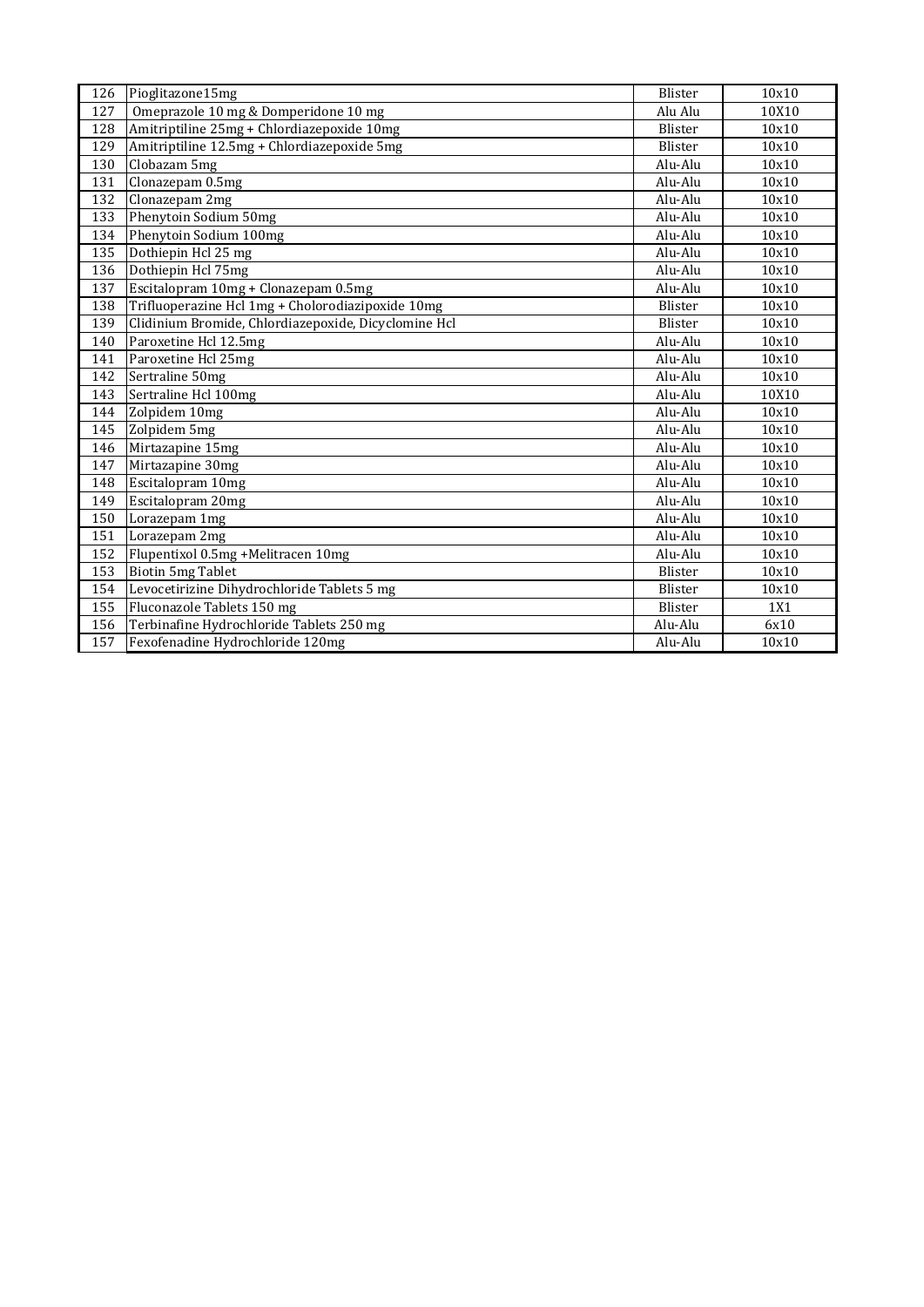|                | <b>Liquid Syrups</b>                                              |                |                  |  |  |
|----------------|-------------------------------------------------------------------|----------------|------------------|--|--|
| S.no.          | <b>Composition</b>                                                | <b>Packing</b> | <b>Pack Size</b> |  |  |
| 1              | Ambroxol+Guaiphenesin+Terbutaline Sulphate                        | Pet Bottle     | 100ML.           |  |  |
| $\overline{2}$ | Potassium Citrate+Citric Acid Syrup                               | Pet Bottle     | 100ml            |  |  |
| 3              | Potassium Citrate+Citric Acid Syrup                               | Pet Bottle     | 200ML.           |  |  |
| $\overline{4}$ | Magaldrate+Simethicone                                            | Pet Bottle     | 170ml            |  |  |
| 5              | SUGAR FREE (Magaldrate+Simethicone)                               | Pet Bottle     | 60ML.            |  |  |
| 6              | Albendazole I.P. 200mg + Ivermectin B.P 3mg                       | Gls Bott.      | 10ML.            |  |  |
| $\overline{7}$ | Albendazole                                                       | Pet Bottle     | 10ML.            |  |  |
| 8              | Cal.Gluconate+Cal.Lactate+Vit D3+vit B12                          | Pet Bottle     | 200ML.           |  |  |
| 9              | Domperidone                                                       | Gls Bott.      | 30ML.            |  |  |
| 10             | Iron (III) Polymaltose+Folic Acid                                 | Pet Bottle     | 200ML            |  |  |
| 11             | Paracetamol+Phenylpropanolamine+CPM                               | Gls Bott.      | <b>15ML</b>      |  |  |
| 12             | PCM 125mg+Phenylepherine Hcl 2.5mg+Cetirizine Hcl 2mg             | Pet Bottle     | 60ML.            |  |  |
| 13             | Diastase+Pepsin                                                   | Gls Bott.      | 200ML.           |  |  |
| 14             | Bromhexine+Terbutaline+Guaiphenesin+Menthol                       | Pet Bottle     | 100ML.           |  |  |
| 15             | <b>Lactulose Solution USB</b>                                     | Pet Bottle     | 100ml            |  |  |
| 16             | Chloramphenicol 125mg                                             | Pet Bottle     | 60ML.            |  |  |
| 17             | Roxythromycin                                                     | Pet Bottle     | 30ML.            |  |  |
| 18             | Vitamin-B-Complex c Biotin Syrup                                  | Pet Bottle     | 200ML.           |  |  |
| 19             | Vitamin-B-Complex c Biotin Syrup                                  | Gls Bott.      | 100ML.           |  |  |
| 20             | Sodium Feredetata BP 231mg.+Iron 33 mg                            | Pet Bottle     | 200ML.           |  |  |
| 21             | Protein with Iron, Zinc, Vitamins & Minerals Syrup                | Pet Bottle     | 200ML.           |  |  |
| 22             | Terbutaline+Bromhexine+Guaiphensin+Menthol                        | Pet Bottle     | 100ML.           |  |  |
| 23             | Levocetirizine Hcl                                                | Pet Bottle     | 30ML.            |  |  |
| 24             | Lycopene With Vitamins & Minerals                                 | Pet Bottle     | 200 ml           |  |  |
| 25             | Levofloxacin 125mg + Ornidazole 125mg                             | Pet Bottle     | 60 ml            |  |  |
| 26             | Dicyclomine Hydrochloride 10mg.+ Simethicone 40mg                 | Pet Bottle     | 30ML.            |  |  |
| 27             | Paracetamol 125mg.+ Mefenamic Acid 50mg                           | Pet Bottle     | 60ML.            |  |  |
| 28             | Magaldrate+Activaated Dimethicone+Domperidone                     | Pet Bottle     | 170ML            |  |  |
| 29             | Ondansetrone                                                      | Gls Bott.      | 30ML.            |  |  |
| 30             | Antioxidant with B-Complex Drops                                  | Gls Bott.      | <b>15ML</b>      |  |  |
| 31             | Antioxidant with B-Complex Syrup                                  | Gls Bott.      | 200ML            |  |  |
| 32             | Ofloxacin+Ornidazole                                              | Pet Bottle     | 60ML.            |  |  |
| 33             | Paracetamol 100mg Oral Drops                                      | Gls Bott.      | 15ML             |  |  |
| 34             | Paracetamol 125mg                                                 | Pet Bottle     | 60ML.            |  |  |
| 35             | Tricholine Citrate+Sorbitol+Cyproheptadine                        | Pet Bottle     | 200ML.           |  |  |
| 36             | Tricholine Citrate+Sorbitol+Cyproheptadine                        | Pet Bottle     | 100ML.           |  |  |
| 37             | Diphenhydramine+Menthol+Amm. Chloride+Sod.Citrate                 | Pet Bottle     | 100ML.           |  |  |
| 38             | Ofloxacin                                                         | Pet Bottle     | 60ML.            |  |  |
| 39             | Silymarin 35mg                                                    | Pet Bottle     | 200ml            |  |  |
| 40             | CPM, Dextromethorphan Hbr + Phenylephrine Hcl                     | Pet Bottle     | 60ML.            |  |  |
| 41             | CPM, Dextromethorphan Hbr + Phenylephrine Hcl                     | Pet Bottle     | 100ML            |  |  |
| 42             | Dextromethorphan Hbr + Chlorpheniraminene Maleate Kid syrup       | Pet Bottle     | 60 ML            |  |  |
| 43             | Citirizine Dihydrochloride 5 mg                                   | Gls Bott.      | 60ML.            |  |  |
| 44             | Cetirizine+Ambroxol                                               | Pet Bottle     | 100ML.           |  |  |
| 45             | Azithromycin200mg                                                 | Gls Bott.      | 15ML             |  |  |
| 46             | Sucralfate USP 1gm+Flavoured palatable base                       | Pet Bottle     | 200ML.           |  |  |
| 47             | Terbutaline 1.25mg+CholineTheophylinate 50mg                      | Pet Bottle     | 100ML            |  |  |
| 48             | Ferric Amoonium 200mg.+Lysine Hcl 12mg.+Vit.B6 2mg.+Vit.B12 5mcg. | Pet Bottle     | 300ML            |  |  |
| 49             | Carbonyl Iron+Zinc Gluconate+Vit B12+Foic Acid+Selenium           | Pet Bottle     | 200ML.           |  |  |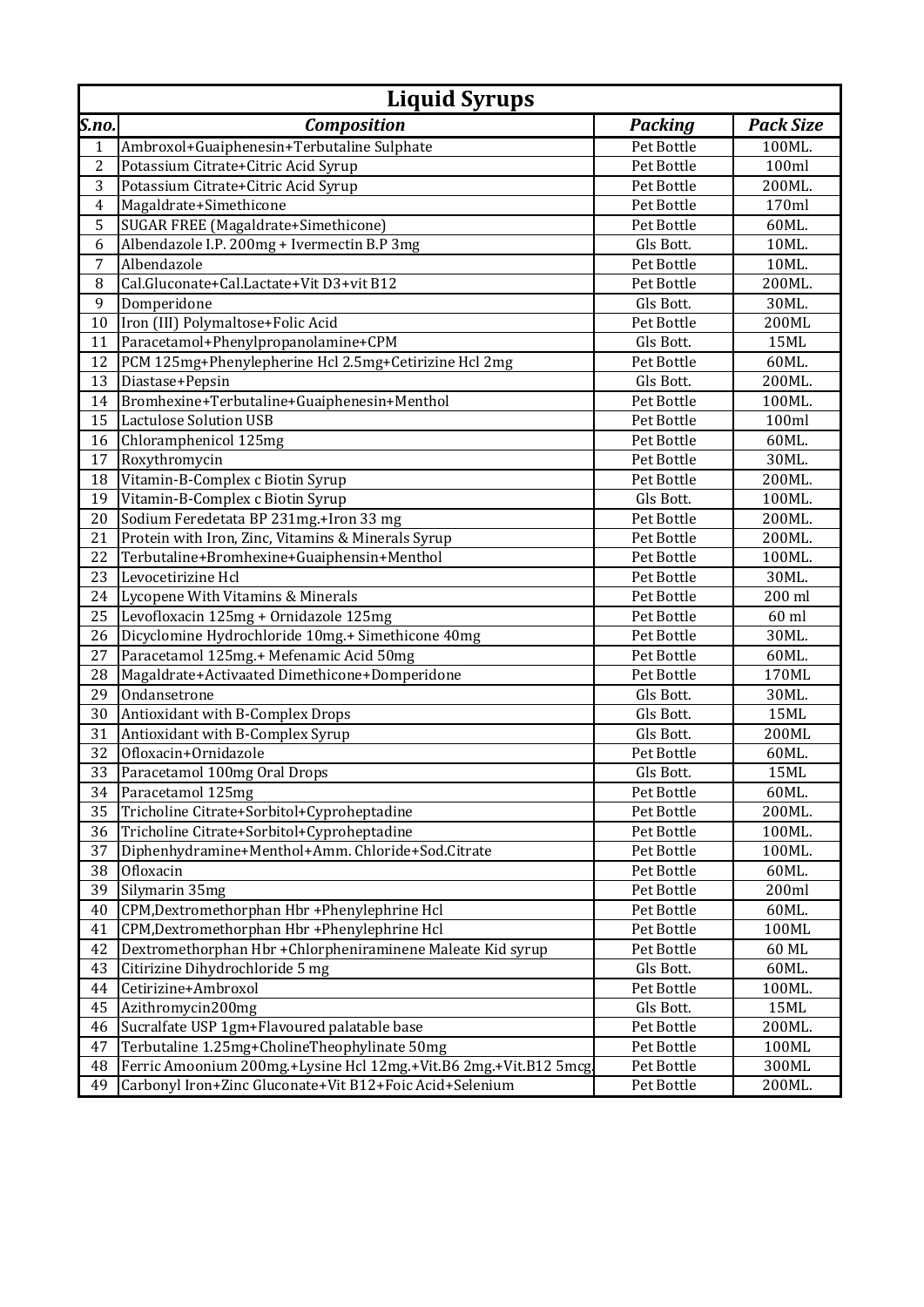|                | Dry Syrups                         |                |                  |  |  |  |
|----------------|------------------------------------|----------------|------------------|--|--|--|
| S.no.          | <b>Composition</b>                 | <b>Packing</b> | <b>Pack Size</b> |  |  |  |
|                | Cephalexin 125mg                   | Pet.Bottle     | 30ml.            |  |  |  |
| 2              | Cefuroxime Axetil 125 mg           | Pet.Bottle     | 30ml.            |  |  |  |
| 3              | Amoxycillin + Clavulanic acid      | Pet.Bottle     | 30ml.            |  |  |  |
| $\overline{4}$ | Cefpodoxime Proxetil 50mg / 100 mg | Pet.Bottle     | 30ml.            |  |  |  |
| 5              | Cefixime Dry Syrup 50mg / 100 mg   | Pet.Bottle     | 30ml.            |  |  |  |
| 6              | Nitazoxanide100mg+Ofloxacin 50mg   | Pet.Bottle     | 30ml.            |  |  |  |
| 7              | Colistin Sulfate 25.0 mg           | Pet.Bottle     | 30ml.            |  |  |  |
| 8              | Colistin Sulfate 12.5mg            | Pet.Bottle     | 30ml.            |  |  |  |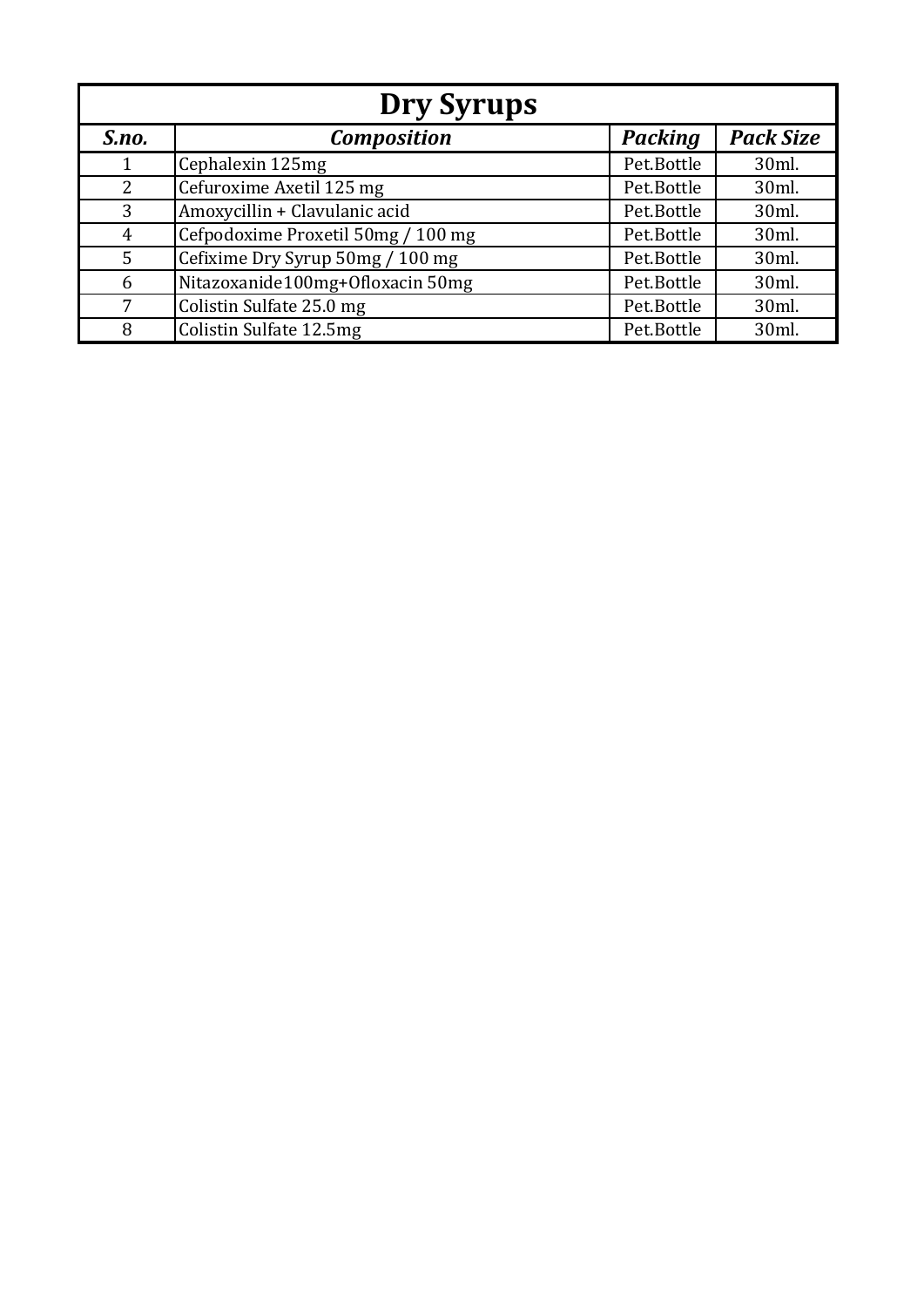|                | <b>Capsules</b>                                                   |                |                     |
|----------------|-------------------------------------------------------------------|----------------|---------------------|
| S.no.          | <b>Composition</b>                                                | <b>Packing</b> | <b>Packing Size</b> |
| $\mathbf{1}$   | Amoxycilin 250mg                                                  | Blister        | $10 \times 10$      |
| $\overline{c}$ | Amoxycilin 500mg                                                  | Blister        | 10x10               |
| 3              | Cephalexin 500mg                                                  | Blister        | 10x10               |
| 4              | Methylcobalmine+Vit.D3+Tocopheryl+Vit.A+Vit.C+Selenium            | Alu Alu        | 10x10               |
| 5              | Mecobalamin500mcg+Lipoic Acid100mg+Pyridoxine3mg+Folic Acid 1.5mg | Alu Alu        | 10x10               |
| 6              | Amoxycillin 250mg + Dicloxacillin 250mg                           | <b>Blister</b> | 10x10               |
| 7              | Chloramphenicol250mg                                              | Blister        | 10x10               |
| 8              | Chloramphenicol500mg                                              | Blister        | 10x10               |
| 9              | Acibrophylline 100 mg                                             | Alu Alu        | 10x10               |
| 10             | Diacerein 50mg                                                    | Alu Alu        | 3x10                |
| 11             | Lansoprazole 30mg+Domperidone 10mg                                | Alu Alu        | 10x10               |
| 12             | Lansoprazole 30mg                                                 | Blister        | 5 x 30              |
| 13             | Lycopene3000mcg+Alpha Tocopheryl 20mg.+Selenium 100mcg            | Alu Alu        | 10x10               |
| 14             | Prebiotic & Probiotics Capsules                                   | Alu Alu        | 3 x 10              |
| 15             | Amoxycilin Trihydrate250+Dicloxacillin Sodium250mg                | Blister        | 10x10               |
| 16             | Omeprazole 20mg                                                   | Strip          | 15x10               |
| 17             | Omeprazole 20mg+Domperidone 10mg                                  | Alu Alu        | 10x10               |
| 18             | Omeprazole 20mg+Domperidone 30mg                                  | Alu Alu        | 10X10               |
| 19             | Anti-oxidant Multivitamin With Zinc                               | Blister        | 2X15                |
| 20             | Ant-ioxidant C with Vitamins, & Selenium                          | Blister        | 10x10               |
| 21             | Pantoprazole40mg+Domperidone30mg                                  | Alu Alu        | 10x10               |
| 22             | Rabeperazole Sodium 20mg + Domperidone 30mg                       | Alu Alu        | 10x10               |
| 23             | Rabeprazole Sodium 20mg + Domperidone 30mg                        | Alu Alu        | 10x10               |
| 24             | Rabeprazole Sodium 20mg + Itopride Hydrochloride 150mg            | Alu Alu        | 10x10               |
| 25             | Thiocolchicoside 8mg                                              | Alu Alu        | 6 x10               |
| 26             | Thiocolchicoside 4mg.+ Didlofenac Sodium 50mg                     | Alu Alu        | 10x10               |
| 27             | Silymarin 140mg                                                   | Blister        | 2 x 15              |
| 28             | Carbonyl Iron+Folic Acid+Vit B12+Zinc Sulfate                     | Blister        | 10x10               |
| 29             | Multivitamin+Iron With Protein                                    | Blister        | 2x15                |
| 30             | Vitamins, Calcium & Zinc Sulphate                                 | Blister        | 5x30                |
| 31             | Gabapentin300mg                                                   | Blister        | 10x10               |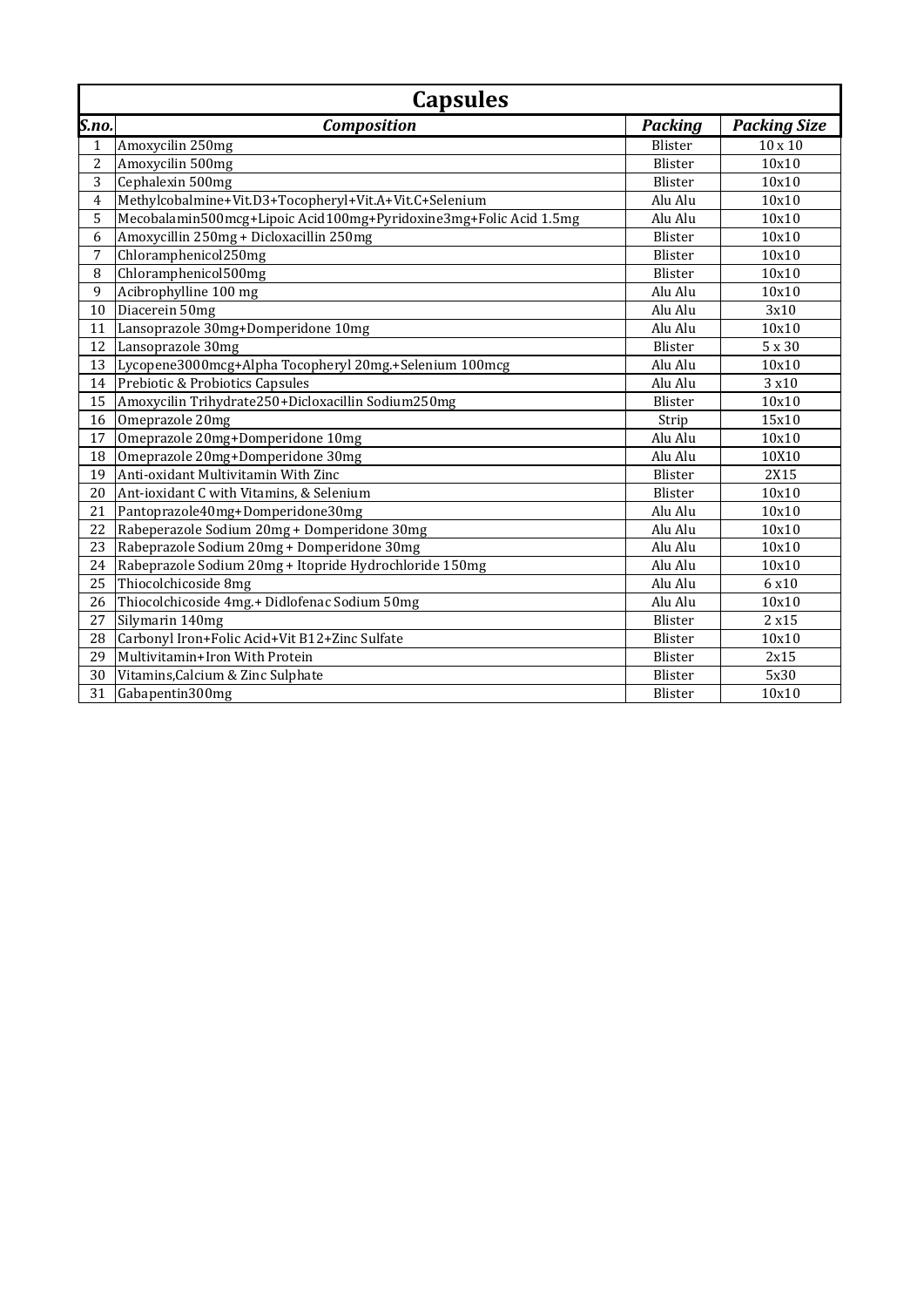|                 | <b>Antibiotics</b>                          |                     |                |  |
|-----------------|---------------------------------------------|---------------------|----------------|--|
| S.no.           | Composition                                 | <b>Strength</b>     | <b>Packing</b> |  |
| $\overline{1}$  | Amoxycillin & Potassium Clavulanate Tabs    | 500 / 125 mg        | Alu Alu        |  |
|                 | Amoxycillin & Potassium Clavulanate Dry Syp | 200 / 28.5 mg /5ml  | Pet bot        |  |
| $\frac{2}{3}$   | Amoxycillin Caps                            | 500 / 250 mg        | Al. Strip      |  |
|                 | Amoxycillin + Dicloxacillin Caps            | 250 / 250 mg        | Al. Strip      |  |
| $\frac{5}{6}$   | <b>Ampicillin Capsules</b>                  | 500 / 250 mg        | Alu Alu        |  |
|                 | Ampicllin Oral suspension                   | $125$ mg $/ 5$ ml   | Pet bot        |  |
| $\overline{7}$  | Ampicillin + Cloxacillin Caps               | 250 / 500 mg        | Alu Alu        |  |
| $\frac{8}{9}$   | <b>Cefaclor Capsules</b>                    | 500 mg              | Alu Alu        |  |
|                 | <b>Cefaclor Tablets</b>                     | 250 mg              | Alu Alu        |  |
| 10              | Cefadroxil Caps                             | 500 mg              | Al. Strip      |  |
| 11              | Cefadroxil Dispersible Tabs                 | 125 / 250 mg        | Al. Strip      |  |
| 12              | Cefalexin Caps                              | 500 / 250 mg        | Alu Alu        |  |
| 13              | Cefalexin oral Suspension                   | 250 mg / 5 ml       | Pet bot        |  |
| 14              | <b>Cefalexin Tabs</b>                       | $500$ mg            | Alu Alu        |  |
| 15              | Cefdinir Caps                               | 300 mg              | Alu Alu        |  |
| 16              | Cefdinir kid tabs                           | 125 mg              | Al. Strip      |  |
| 17              | Cefixime Dispersible Tabs                   | 50 / 100 / 200 mg   | Alu Alu        |  |
| 18              | Cefixime & Potassium Clavulanate Tabs       | 50 mg / 31.25 mg    | Pet bot        |  |
| 19              | Cefpodoxime Proxetil Dispersible Tabs       | 100 mg / 200 mg     | Alu Alu        |  |
| $\overline{20}$ | Cefpodoxime Proxetil Dry Syrup              | $50$ mg $/ 5$ ml    | Pet bot        |  |
| 21              | Cefuroxime Axetil Tablets                   | 250 mg /500 mg      | Alu Alu        |  |
| 22              | Cefuroxime Axetil Oral suspension           | 125/250/500 mg/5 ml | Pet bot        |  |
| 23              | Cephalexin Capsules                         | 250 mg              | Pet bot        |  |
| 24              | Cephalexin oral suspension                  | 125/250 mg / 5ml    | Pet bot        |  |
| 25              | Cloxacillin Sodium Capsules                 | 250 / 500 mg        | Alu Alu        |  |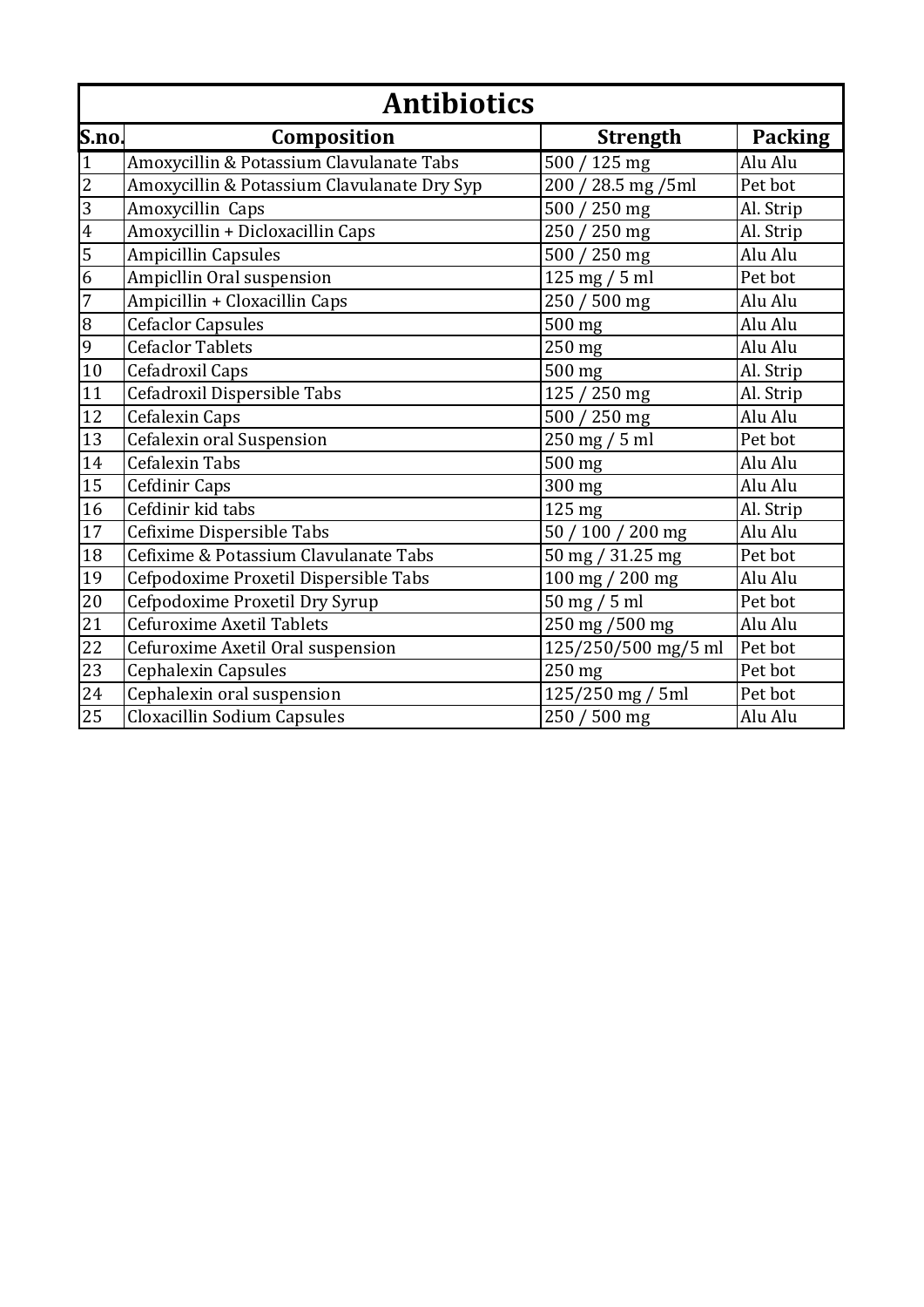|                 | <b>Hormone Drugs</b>                   |                     |                |  |
|-----------------|----------------------------------------|---------------------|----------------|--|
| S.no.           | <b>Composition</b>                     | <b>Strength</b>     | <b>Packing</b> |  |
| $\mathbf{1}$    | Allyloestranol Tabs                    | 5 <sub>mg</sub>     | <b>Blister</b> |  |
| $\overline{2}$  | <b>Bromocriptine Mesylate Tabs</b>     | $1.25 / 2.5$ mg     | <b>Blister</b> |  |
| $\overline{3}$  | Cabergoline Tabs                       | $0.5/1/2/5$ mg      | <b>Blister</b> |  |
| $\overline{4}$  | Conjugated estrogen Tabs               | $0.625/1.25$ mg     | <b>Blister</b> |  |
| 5               | <b>Cyproterone Acetate Tabs</b>        | 100/50 mg           | <b>Blister</b> |  |
| $\overline{6}$  | <b>Danazol Tabs</b>                    | 100 / 200 mg        | <b>Blister</b> |  |
| 7               | Desogestrel & Ethinylestradiol Tabs    | 0.03mg/0.15/0.02mg  | <b>Blister</b> |  |
| $\, 8$          | <b>Estradiol Valerate Tabs</b>         | 2 <sub>mg</sub>     | Blister        |  |
| 9               | <b>Ethinylestradiol Tabs</b>           | $0.05/0.1$ mg       | <b>Blister</b> |  |
| 10              | Levonorgestrel & Ethinylestradiol Tabs | $0.15, 0.03$ mg     | <b>Blister</b> |  |
| 11              | Levonorgestrel Tabs                    | 0.75mg / 0.03mg     | Blister        |  |
| 12              | Levonorgestrel Tabs                    | 1.5 <sub>mg</sub>   | <b>Blister</b> |  |
| 13              | Medroxyprogesterone Acetate Tabs       | $100/10/2.5$ mg     | Blister        |  |
| 14              | <b>Mesterolone Tabs</b>                | 25 <sub>mg</sub>    | Blister        |  |
| 15              | Methandienone Tabs                     | 10 <sub>mg</sub>    | <b>Blister</b> |  |
| 16              | Natural Micronised Progesterone Tabs   | 200/100 mg          | Blister        |  |
| $17\,$          | Norethisterone Tabs                    | 5 mg / 0.35 mg      | Blister        |  |
| 18              | Norgestrel & Ethinylestradiol Tabs     | $0.5$ mg $/0.05$ mg | <b>Blister</b> |  |
| 19              | Oxandrolone Tabs                       | 10 <sub>mg</sub>    | <b>Blister</b> |  |
| 20              | Oxymetholone Tabs                      | 50 mg               | <b>Blister</b> |  |
| $\overline{21}$ | <b>Stanozolol Tabs</b>                 | $10/2$ mg           | <b>Blister</b> |  |
| 22              | Ethinylestradiol & Norethisterone Tabs | 5mcg/1mg            | Blister        |  |
| 23              | Norgestrel Tabs                        | 5 <sub>mg</sub>     | <b>Blister</b> |  |
| $\overline{24}$ | Desogestrel Tabs                       | $0.075$ mg          | <b>Blister</b> |  |
| 25              | Spiramycin Tabs                        | 3 MIU               | Blister        |  |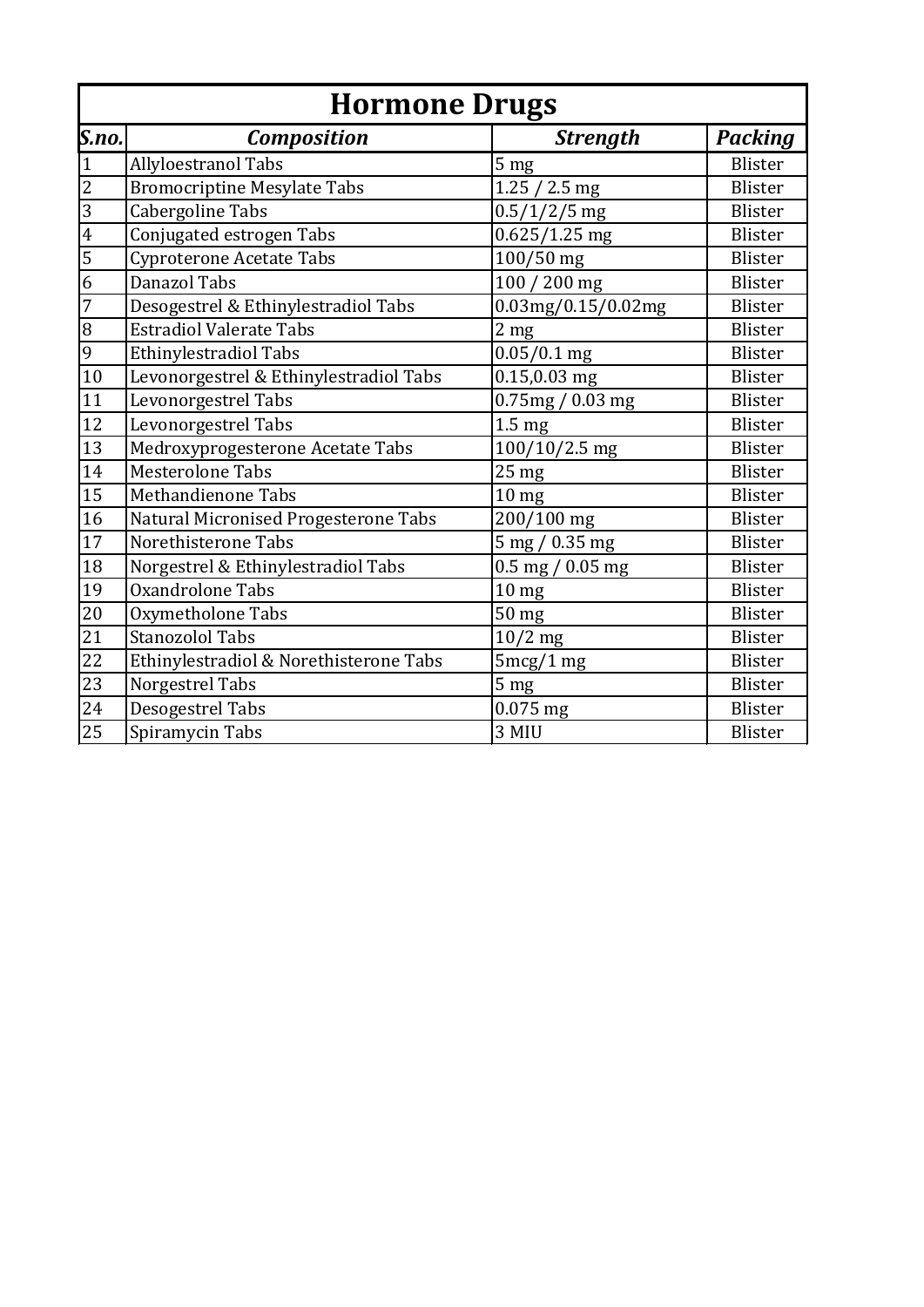|                 | <b>External Preparations</b>                                |            |           |  |
|-----------------|-------------------------------------------------------------|------------|-----------|--|
| S.no.           | Composition                                                 | Packing    | Pack size |  |
| $\overline{1}$  | Urea10%+Lactic Acid 10%+Liq.Paraffin10%+Proplyne glycol 10% | Pet.Tube   | 25gm      |  |
| $\overline{c}$  | Aloevera 10% + Glycerin 15%                                 | Pet Bottle | 25gm.     |  |
| $\overline{3}$  | Cetrimide I.P.0.5% w/w                                      | Pet Bottle | 75gm      |  |
| 5               | Ketoconazole 2% w/w+ ZPTO 1% w/w                            | Pet Bottle | 75gm.     |  |
| 6               | Ketoconazole 2% w/v + Zinc Pyrithione (ZPTO) 1%w/v          | Pet Bottle | 50ml.     |  |
| 7               | Diclofenac, Methyl Salicylate, Oleum Lini, Menthol          | Pet.Tube   | 30gm.     |  |
| $\overline{8}$  | Triclosan0.4%+LacticAcid1%+Aloes3%Medicated Cleaning        | Pet.Bottle | 100ml     |  |
| 9               | Glycerine I.P. 2.0%                                         | Pet Bottle | 75gm.     |  |
| 10              | Permethrin                                                  | Pet Bottle | 60ml      |  |
| 11              | Beclomethasone+Neomycin+Clotrimazole                        | Alum.Tube  | 15gm.     |  |
| 12              | Povidin-Iodine                                              | Pet Bottle | 100ml     |  |
| 13              | Povidine-Iodine                                             | Alum.Tube  | 15gm.     |  |
| 14              | Permethrin 1% w/w + Glycerin 2% w/w                         | Pet Bottle | 75 gm.    |  |
| 15              | Clobetasol0.05%+miconazole 2%                               | Alum.Tube  | 15gm.     |  |
| 16              | Gamma Benzene Hexachloride 1%w/v + Cetrimide 0.1%w/v        | Pet.Bottle | 100ml     |  |
| 17              | Avobenzone, Oxybenzone, Octyl Methoxycinnamate, Titanium    | Pet.Bottle | 100ML     |  |
| 19              | Hydroquinone, mometasone furoate & Tretinoin cream          | Pet. Tube  | 15gm.     |  |
| 20              | Neomycin 0.5%+Beclomethasone 0.025%+Clotrimazole 1%         | Pet.Tube   | 15.gm.    |  |
| 21              | Lidocaine 5%                                                | Pet.Tube   | 30gm.     |  |
| 22              | Clindamycin 1.00% + SMP 0.114% + SPP 0.056%                 | Pet.Tube   | 20gm.     |  |
| 23              | Fusidic Acid 20mg, Potassium Sorbate 2.7mg                  | Pet.Tube   | 10 gm.    |  |
| 24              | Beclomethasone 0.025% + Neomycin 0.5% + Miconazole2%        | Pet.Tube   | 15 gm.    |  |
| 25              | Clotrimazole 1% w/w                                         | Pet.Tube   | 15gm      |  |
| 26              | Terbinafine Hydrochloride 1% w/w, Benzyl Alcohol 1% w/w     | Pet.Tube   | 15gm      |  |
| 27              | Acyclovir 5% Cream                                          | Pet.Tube   | 5gm       |  |
| 28              | Permethrin Cream                                            | Pet.Tube   | 15gm      |  |
| 29              | Clobetasol Propionate 0.05%w/w                              | Pet.Tube   | 25gm      |  |
| 30              | Clobetasol Propionate 0.05%w/w, Salicylic Acid 3% w/w       | Pet.Tube   | 15gm      |  |
| $\overline{31}$ | Mometasone Furoate Cream U.S.P.                             | Pet.Tube   | 20gm.     |  |
| 32              | Neomycin Sulph.Beclomethasone Dipropionate, Chlorocresol    | Pet.Tube   | 15gm      |  |
| 33              | Mupirocin 2% w/w Ointment                                   | Pet.Tube   | 5gm.      |  |
| 34              | Ketoconazole 2%                                             | Pet.Tube   | 15gm      |  |
| 35              | Adapalene0.1%, Clindamycin 1.0%                             | Pet.Tube   | 10gm      |  |
| 36              | Clindamycin Phosphate 1%, Nicotinamide 4%                   | Pet. Tube  | 15gm      |  |
| 37              | Sucralfate 7%, Povidone lodine 5%                           | Pet.Tube   | 15gm      |  |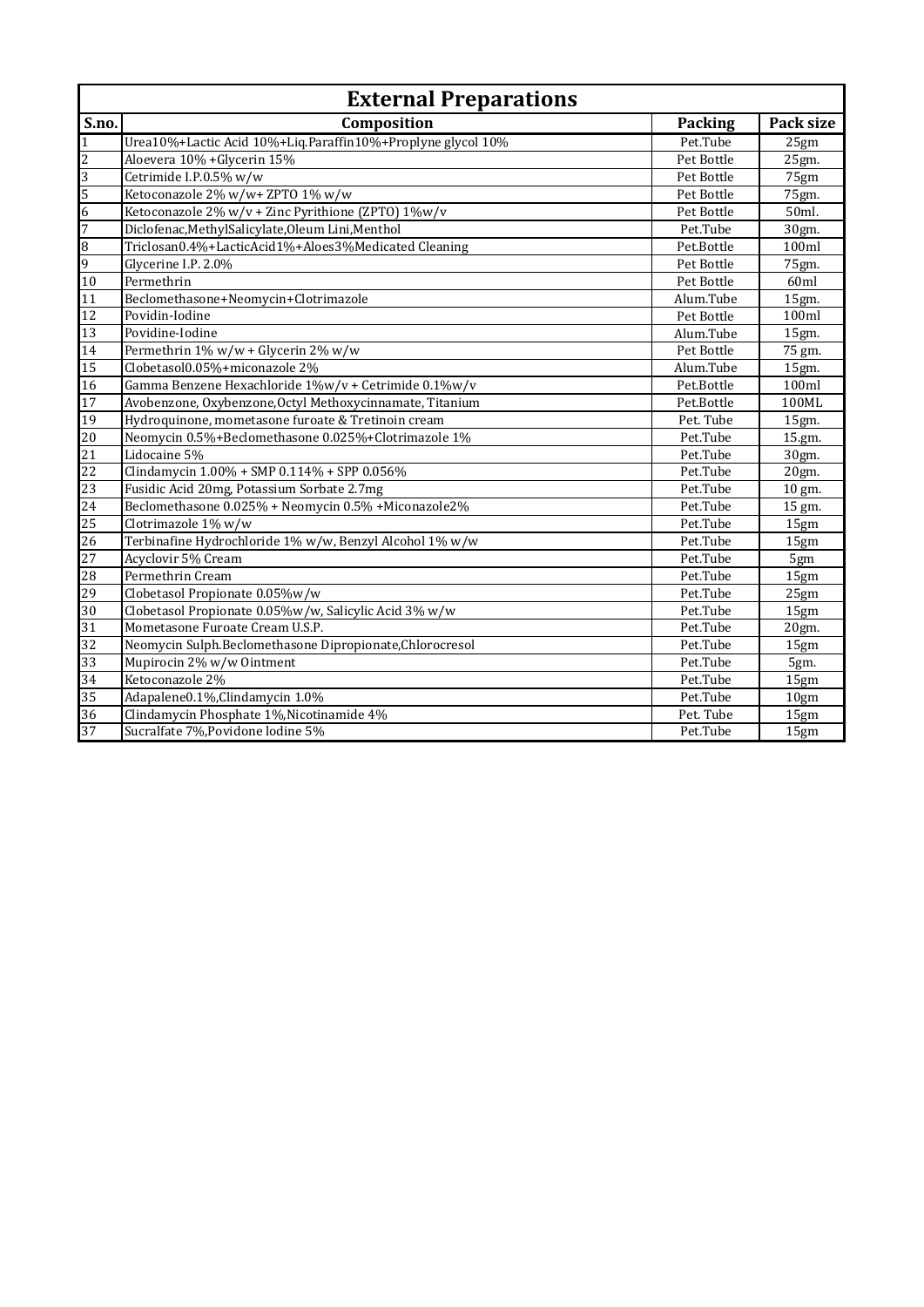| <b>Nutraceutical Products</b> |                                                       |                |                  |
|-------------------------------|-------------------------------------------------------|----------------|------------------|
| S.no.                         | <b>Composition</b>                                    | <b>Packing</b> | <b>Pack Size</b> |
| $\mathbf{1}$                  | Multivitamin B complex Tablets / Capsules / Syrups    | Alu Alu        | $10 \times 10$   |
| $\overline{2}$                | Multivitamin, Multiminerals, Antioxidant Tablets      | Alu Alu        | $10 \times 10$   |
| 3                             | Calcium with Vitamin D3 Tablets                       | Alu Alu        | $10 \times 10$   |
| $\overline{4}$                | Methylcobalamin, Alphalipoic Acid, Folic Acid Tablets | Alu Alu        | $10 \times 10$   |
| 5                             | <b>Cholecalciferol Tablets</b>                        | Alu Alu        | $10 \times 10$   |
| 6                             | Ferrous Ascorbate, Folic Acid, Vit. B12, Zinc Tablets | Alu Alu        | $10 \times 10$   |
| 7                             | <b>Biotin Tablets</b>                                 | Alu Alu        | $10 \times 10$   |
| 8                             | Multivitamin Syrup with L - Lysine                    | Pet Bottle     | 100 / 200 ml     |
| 9                             | Multivitamin, Multiminerals, Antioxidant Syrup        | Pet Bottle     | 100 / 200 ml     |
| 10                            | Multivitamin with Iron Syrup                          | Pet Bottle     | 100 / 200 ml     |
| 11                            | Cyproheptadine with Tricholine Citrate Syrup          | Pet Bottle     | 100 / 200 ml     |
| 12                            | Haematinic Syrup with Folic Acid                      | Pet Bottle     | 100 / 200 ml     |
| 13                            | Haematinic Capsules                                   | Alu Alu        | $10 \times 10$   |
| 14                            | L - Argininine Capsules                               | Alu Alu        | $10 \times 10$   |
| 15                            | Niacin Capsules                                       | Alu Alu        | $10 \times 10$   |
| 16                            | Vitamin E Capsules                                    | Alu Alu        | $10 \times 10$   |
| 17                            | <b>Multivitamin Drops</b>                             | Pet Bottle     | 15 / 30 ml       |
| 18                            | Multivitamin Dry Syrup                                | Pet Bottle     | 30 ml            |
| 19                            | Vitamin A Concentrate Solution                        | Pet Bottle     | $60$ ml          |
| 20                            | Prenatal Multivitamin Tablets                         | Alu Alu        | $10 \times 10$   |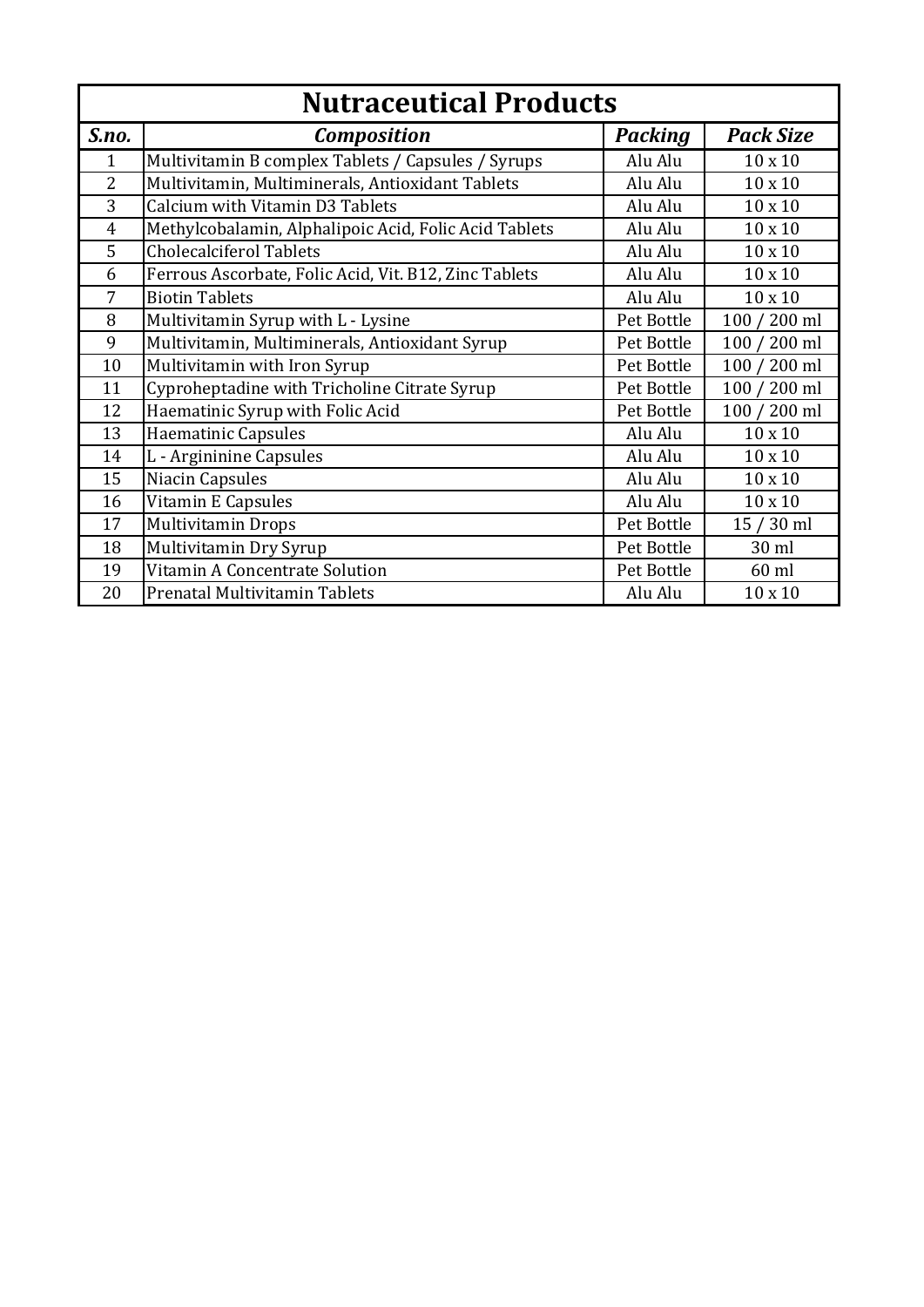| <b>Health Supplements</b> |                                                               |                |                  |
|---------------------------|---------------------------------------------------------------|----------------|------------------|
| S.no.                     | <b>Composition</b>                                            | <b>Packing</b> | <b>Pack Size</b> |
|                           | Protein Powder - Chocolate Flavour                            | Tin Jar        | $200$ gm         |
| $\overline{2}$            | Protein, Multivitamin with DHA Powder - Chocolate Flavor      | Tin Jar        | 200 gm           |
| $\mathbf{3}$              | Calcium Citrate Malate + Vitamin D3 Powder - Chocolate Flavor | Tin Jar        | 200 gm           |
| $\overline{4}$            | Prebiotic Probiotic Sachet                                    | Pouch          | 1x20             |
| 5                         | Antioxidant with B-Complex granules Flavour: Chocolate        | Tin Jar        | 200gm.           |
| 6                         | Oral Rehydration Salts I.P.                                   | Pouch          | 21.8gm           |
| $\overline{7}$            | <b>Cholecalciferol Granules</b>                               | Pouch          | 20x1gm           |
| 8                         | Saccharomyces Boulardii (Lyophilized)                         | Pouch          | 20x1gm           |
| 9                         | Glucose Powder - Orange / Lemon / Pineapple Flavor            | Pouch          | $35$ gm          |
| 10                        | Glucose + Vitamins + Zinc Powder                              | Pouch          | 105 / 210 gm     |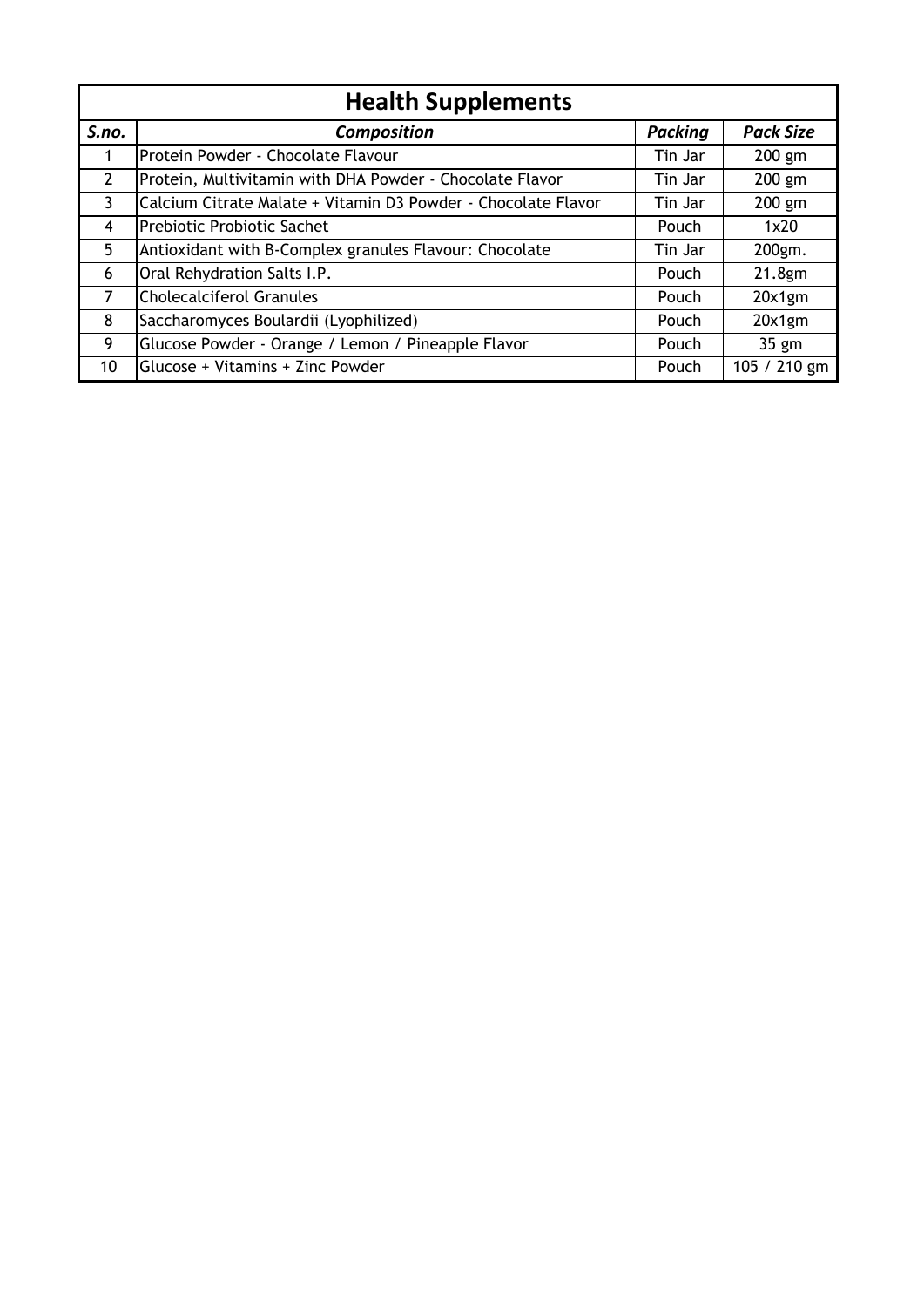| <b>Herbal Products</b> |                                               |                |                  |  |
|------------------------|-----------------------------------------------|----------------|------------------|--|
| S.no.                  | <b>Composition</b>                            | <b>Packing</b> | <b>Pack Size</b> |  |
| 1                      | <b>Cough Reducing Syrup</b>                   | Pet.Bottle     | 60 ml.           |  |
| $\overline{2}$         | Digestive Syrup                               | Pet.Bottle     | 100 ml.          |  |
| 3                      | <b>Blood Purifying Syrup</b>                  | Pet.Bottle     | 60 ml.           |  |
| $\overline{4}$         | Capsules for Diabetis control                 | <b>Blister</b> | $10 \times 10$   |  |
| 5                      | Capsules for Immunology Improve               | <b>Blister</b> | $10 \times 10$   |  |
| 6                      | <b>Capsules for Breast Milk Increase</b>      | Blister        | 10 x 10          |  |
| 7                      | <b>Capsules for Male Erectile Dysfunction</b> | Blister        | $10 \times 10$   |  |
| 8                      | Capsules for Piles & Heamorrhoids             | Blister        | $10 \times 10$   |  |
| 9                      | Laxative Powder                               | Box            | 100 gm           |  |
| 10                     | Massage Oil                                   | Pet.Bottle     | 30 ml            |  |
| 11                     | <b>Cough Reducing Tablets</b>                 | Blister        | $10 \times 10$   |  |
| 12                     | <b>Tablets for Angina Control</b>             | Blister        | $10 \times 10$   |  |
| 12                     | <b>Tablets for Diabetes Control</b>           | Blister        | $10 \times 10$   |  |
| 13                     | Tablets for Liver upset                       | Blister        | $10 \times 10$   |  |
| 14                     | <b>Tablets for Muscular Pain Control</b>      | Blister        | $10 \times 10$   |  |
| 15                     | Tablets for Urinary Tract dysfunctions        | Blister        | $10 \times 10$   |  |
| 16                     | Tootache Pain Reducing Oil                    | Pet.Bottle     | 30 ml            |  |
| 17                     | Warts Removing Solution for topical use       | Pet.Bottle     | 30 ml            |  |
| 18                     | Lice Killing Hair Oil                         | Pet.Bottle     | 30 ml.           |  |
| 19                     | Pain Relieving Drops                          | Pet.Bottle     | $15$ ml          |  |
| 20                     | Colics & Gastritis Relieving Paediatric Drops | Pet.Bottle     | 30ml.            |  |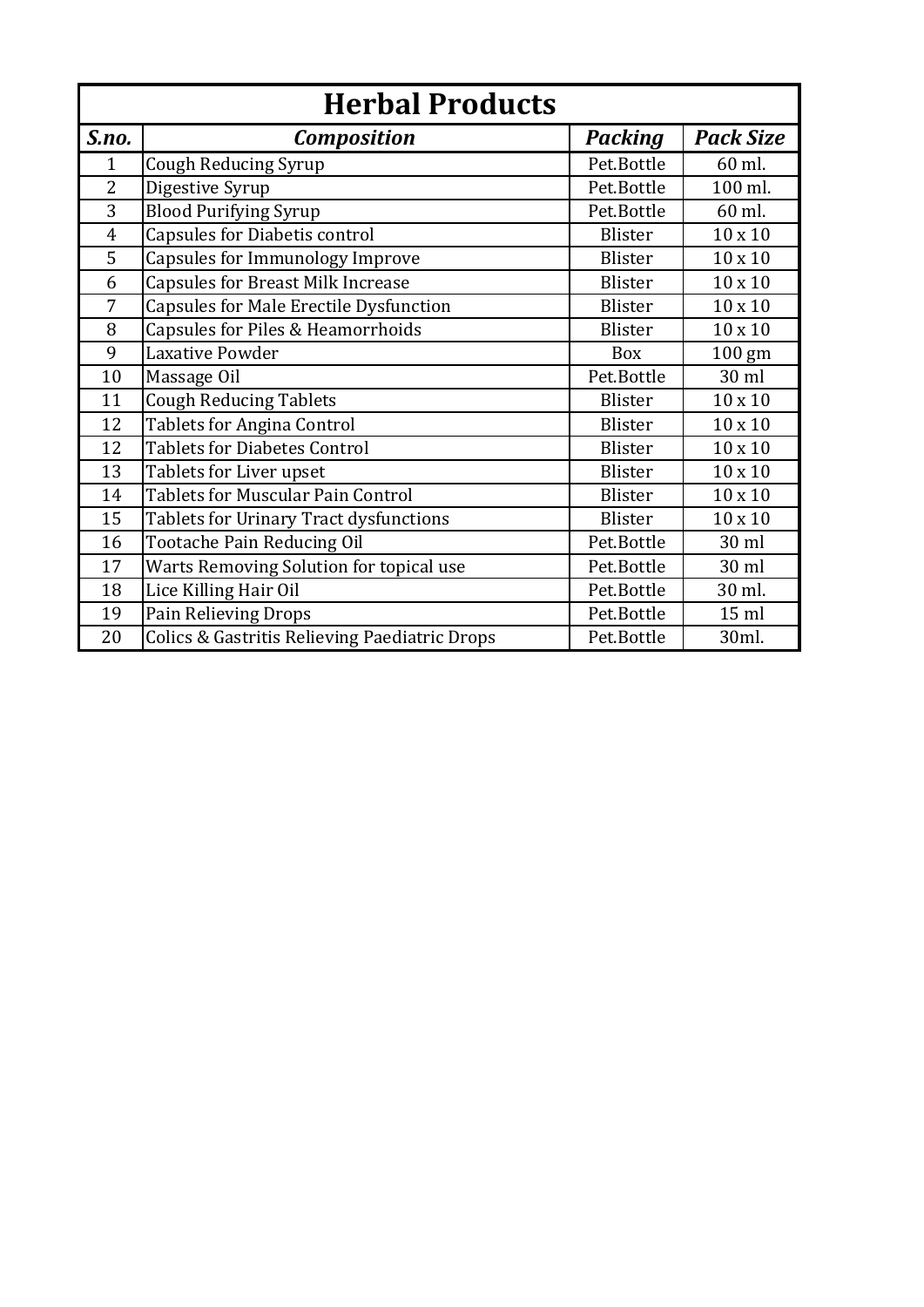|                | <b>Soft Gel Capsule Products</b>                                        |                       |                  |  |  |
|----------------|-------------------------------------------------------------------------|-----------------------|------------------|--|--|
| S.no.          | <b>Composition</b>                                                      | <b>Packing</b>        | <b>Pack Size</b> |  |  |
| 1              | Vitamin A Capsules 1,00,000 I.U.                                        | Vitamins              | $10 \times 10$   |  |  |
| 2              | Vitamin A Capsules 2,00,000 I.U.                                        | <b>Vitamins</b>       | $10 \times 10$   |  |  |
| 3              | Multivitamin & Mineral Capsules                                         | Multivitamins         | 2x15             |  |  |
| $\overline{4}$ | Vitamin A Capsules 25000 I.U.                                           | <b>Vitamins</b>       | $10 \times 10$   |  |  |
| 5              | Vitamin A Capsules 50,000 I.U.                                          | <b>Vitamins</b>       | $10 \times 10$   |  |  |
| 6              | Vitamin A 4000 I.U. & Vitamin D 3 400 I.U.                              | <b>Vitamins</b>       | $2 \times 15$    |  |  |
| 7              | Vitamin A 6000 I.U. & Vitamin D 3 1000 I.U.                             | Vitamins              | $5 \times 10$    |  |  |
| 8              | Multivitamin, Mineral & Ginseng Capsules                                | Multivitamins         | $1\times10$      |  |  |
| 9              | Paracetamol Capsules U.S.P. 1000 MG.                                    | Anti-Pyretic          | 2 x 6            |  |  |
| 10             | Paracetamol & Caffeine Capsules U.S.P. (1000 + 30)                      | <b>NSAID</b>          | 2 x 6            |  |  |
| 11             | Paracetamol & Caffeine Capsules U.S.P. (500 + 30)                       | <b>NSAID</b>          | $2 \times 10$    |  |  |
| 12             | Ibuprofen, Paracetamol & Caffeine Capsules (400 + 325 +<br>40)          | <b>NSAID</b>          | $2 \times 10$    |  |  |
| 13             | Multivitamin, Mineral Capsules                                          | Multivitamins         | 60 caps          |  |  |
| 14             | Multivitamin, Mineral Capsules                                          | Multivitamins         | $2 \times 15$    |  |  |
| 15             | Cetrizine Capsules 10 MG.                                               | Antiallergics         | $10\times10$     |  |  |
| 16             | Calcitriol Capsules 0.25 MCG                                            | <b>Vitamins</b>       | $3 \times 10$    |  |  |
| 17             | Calcitriol & Calcium Carbonate Capsules (0.25 MCG + 625<br>$MG$ )       | <b>Vitamins</b>       | $3 \times 10$    |  |  |
| 18             | Calcitriol & Calcium Carbonate Capsules with Zinc                       | <b>Vitamins</b>       | $3 \times 10$    |  |  |
| 19             | Coenzyme Q 10 Capsules 10 MG                                            | Dietary<br>Supplement | $1 \times 10$    |  |  |
| 20             | Coenzyme Q 10 & Vitamin E Capsules (10 + 12.5)                          | Dietary<br>Supplement | $1 \times 10$    |  |  |
| 21             | Coenzyme Q 10, Vitamins & Minerals Capsules                             | Dietary<br>Supplement | $1 \times 10$    |  |  |
| 22             | Chloramphenicol Eye Ointment I.P. 1 % w/w 250 MG.                       | Opthalmic             | $10 \times 10$   |  |  |
| 23             | Capsules of Cyproheptadine with Vitamins                                | Appetite<br>Stimulant | $2 \times 15$    |  |  |
| 24             | Iron, Vitamin C & Docusate Sodium Capsules                              | Haematanic            | $5 \times 6$     |  |  |
| 25             | Vitamin E Capsules U.S.P. 100 MG                                        | Vitamins              | $10\times10$     |  |  |
| 26             | Vitamin E Capsules U.S.P. 1000 MG                                       | Vitamins              | $3 \times 10$    |  |  |
| 27             | Multivitamin, Mineral & Iron Capsules                                   | Multivitamins         | $2 \times 15$    |  |  |
| 28             | Vitamin E Capsules U.S.P. 200 MG                                        | <b>Vitamins</b>       | $3 \times 10$    |  |  |
| 29             | Vitamin E Capsules U.S.P. 400 MG                                        | <b>Vitamins</b>       | $10 \times 10$   |  |  |
| 30             | Vitamin E Capsules U.S.P. 600 MG                                        | <b>Vitamins</b>       | $3 \times 10$    |  |  |
| 31             | Multivitamin, Mineral, Iron & Vit. E Capsules                           | Multivitamins         | $2 \times 15$    |  |  |
| 32             | Vitamin E Capsules with Cod Liver Oil                                   | Supplement            | $3 \times 10$    |  |  |
| 33             | Vitamin E Capsules with Omega 3 Fatty Acids                             | Supplement            | $3 \times 10$    |  |  |
| 34             | Vitamin E Capsules with Omega 3 Fatty Acids                             | Supplement            | $3 \times 10$    |  |  |
| 35             | Omega 3 Fatty Acid Capsules 1000 MG                                     | Supplement            | $2\times15$      |  |  |
| 36             | Digestive Enzyme Capsules                                               | Enzyme                | $2 \times 15$    |  |  |
| 37             | Capsules of Paracetamol, C.P. Maleate, Phenyl epherine &<br>Dextrometho | Flu Care              | $1 \times 10$    |  |  |
| 38             | Calcium Carbonate with Vitamin D 3 Capsules. 200 MG &<br>100 I.U.       | Calcium<br>Supplement | $3 \times 10$    |  |  |
| 39             | Calcium Carbonate with Vitamin D 3 Capsules. 400 MG &<br>200 I.U.       | Calcium<br>Supplement | $2 \times 15$    |  |  |
| 40             | Capslues of Calcium Carbonate, Vitamin D 3 & Minerals                   | Calcium<br>Supplement | $2 \times 15$    |  |  |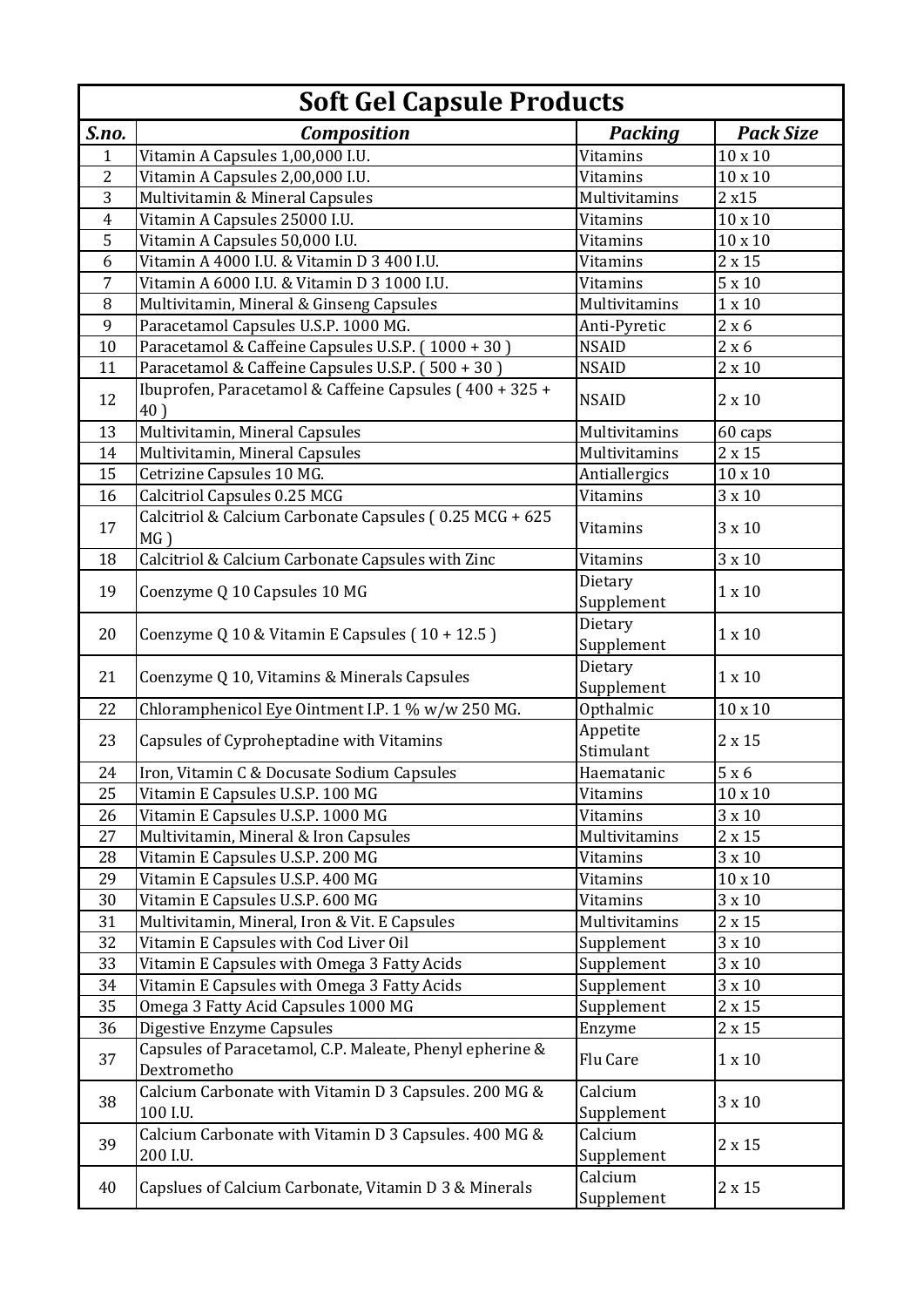| 41 | Multivitamin, Minerals & Antioxidant Capsules                        | Multivitamins         | $1 \times 10$  |
|----|----------------------------------------------------------------------|-----------------------|----------------|
| 42 | Cod Liver Oil Capsules B.P. 300 MG                                   | Supplement            | $2\times15$    |
| 43 | Multivitamin, Mineral & Iron Capsules                                | Multivitamins         | $2 \times 15$  |
| 44 | Multivitamin, Mineral Capsules                                       | Multivitamins         | 5x3x10         |
| 45 | Multivitamin, Minerla & Antioxidant Capsules                         | Multivitamins         | $2 \times 15$  |
| 46 | Haematenic Capsules                                                  | Haematanic            | $2 \times 15$  |
| 47 | Haematenic Capsules                                                  | Haematanic            | $3 \times 10$  |
| 48 | Ibuprofen Capsules U.S.P. 200 MG                                     | <b>NSAID</b>          | $3 \times 10$  |
| 49 | Ibuprofen Capsules U.S.P. 200 MG                                     | <b>NSAID</b>          | $3 \times 10$  |
| 50 | Diphenhydramine HCL Capsules 25 MG                                   | Antiallergics         | $1 \times 10$  |
| 51 | Alfa Calcidol Capsules 0.25 MCG                                      | Vitamins              | $3 \times 10$  |
| 52 | Alfa Calcidol Capsules 0.50 MCG                                      | <b>Vitamins</b>       | $3 \times 10$  |
| 53 | Alfa Calcidol Capsules 1.00 MCG                                      | <b>Vitamins</b>       | 3 x 10         |
| 54 | Alfa Calcidol & Calcium Carbonate Capsules (0.25 MCG +<br>1250 MG)   | Vitamins              | $2 \times 15$  |
| 55 | Alfa Calcidol & Calcium Carbonate Capsules (0.25 MCG +<br>625 MG)    | <b>Vitamins</b>       | 3 x 10         |
| 56 | Capsules of Salbutamol, Bromhexine & Guaiphenesin                    | Antiasthmatics        | $3 \times 10$  |
| 57 | Capsules of C.P. Maleate, Dextromethorphan & Phenyl<br>Propanolamine | Cough Care            | $1 \times 10$  |
| 58 | Clofozimine Capsules B.P. 100 MG.                                    | Anti-Leprotics        | $10 \times 10$ |
| 59 | Clofozimine Capsules B.P. 50 MG.                                     | Anti-Leprotics        | $10 \times 10$ |
| 60 | Phospholipid Capsules                                                | Dietary<br>Supplement | $10 \times 10$ |
| 61 | Phospholipid Capsules with Vitamins                                  | Dietary<br>Supplement | $3 \times 10$  |
| 62 | Alpha Lipoic Capsules 100 MG                                         | <b>Vitamins</b>       | $3 \times 10$  |
| 63 | Multivitamin & Mineral Capsules with Alpha Lipoic Acid               | Multivitamins         | $2 \times 15$  |
| 64 | Capsules of Lycopene, Vitamin A, C, E, Zinc & Selenium               | Dietary<br>Supplement | $3 \times 10$  |
| 65 | Methylcobalamin Capsules 500 MCG                                     | <b>Vitamins</b>       | $3 \times 10$  |
| 66 | Multivitamin, Mineral, Iron & Ginseng Capsules                       | Multivitamins         | $2 \times 15$  |
| 67 | Multivitamin, Mineral, Iron, Ginseng plus Capsules                   | Multivitamins         | $2 \times 15$  |
| 68 | Capsules of Carrot Extract & Vitamins                                | Dietary<br>Supplement | $3 \times 10$  |
| 69 | Nifedipine Capsules I.P. 10 MG                                       | Cardiovascular        | $10 \times 10$ |
| 70 | Nifedipine Capsules I.P. 5 MG                                        | Cardiovascular        | $10 \times 10$ |
| 71 | Nimesulide Capsules 100 MG                                           | <b>NSAID</b>          | $10 \times 10$ |
| 72 | Nimesulide & Diclofenac Sodium Capsules (100 + 50)                   | <b>NSAID</b>          | $10 \times 10$ |
| 73 | Nimesulide & Tizanidine Capsules (100 + 2)                           | <b>NSAID</b>          | $1 \times 10$  |
| 74 | Nimesulide & Paracetamol Capsules (100 + 325)                        | <b>NSAID</b>          | $10 \times 10$ |
| 75 | Norfloxacin & Tinidazole Capsules                                    | Antidiarrhoeals       | 2 x 6          |
| 76 | Multivitamin & Antioxidant Capsules                                  | Dietary<br>Supplement | $2 \times 15$  |
| 77 | Glucosamine Sulphate Capsules 500 MG.                                | Antiarthritic         | $2 \times 10$  |
| 78 | Glucosamine Sulphate, Calcium & Vitamin D 3 Capsules                 | Antiarthritic         | 2 x 6          |
| 79 | Capsules of Betacarotene & Minerals                                  | Antioxidant           | $10 \times 10$ |
| 80 | Natural Vitamin E Capsules 200 MG.                                   | <b>Vitamins</b>       | $3 \times 10$  |
|    |                                                                      |                       |                |